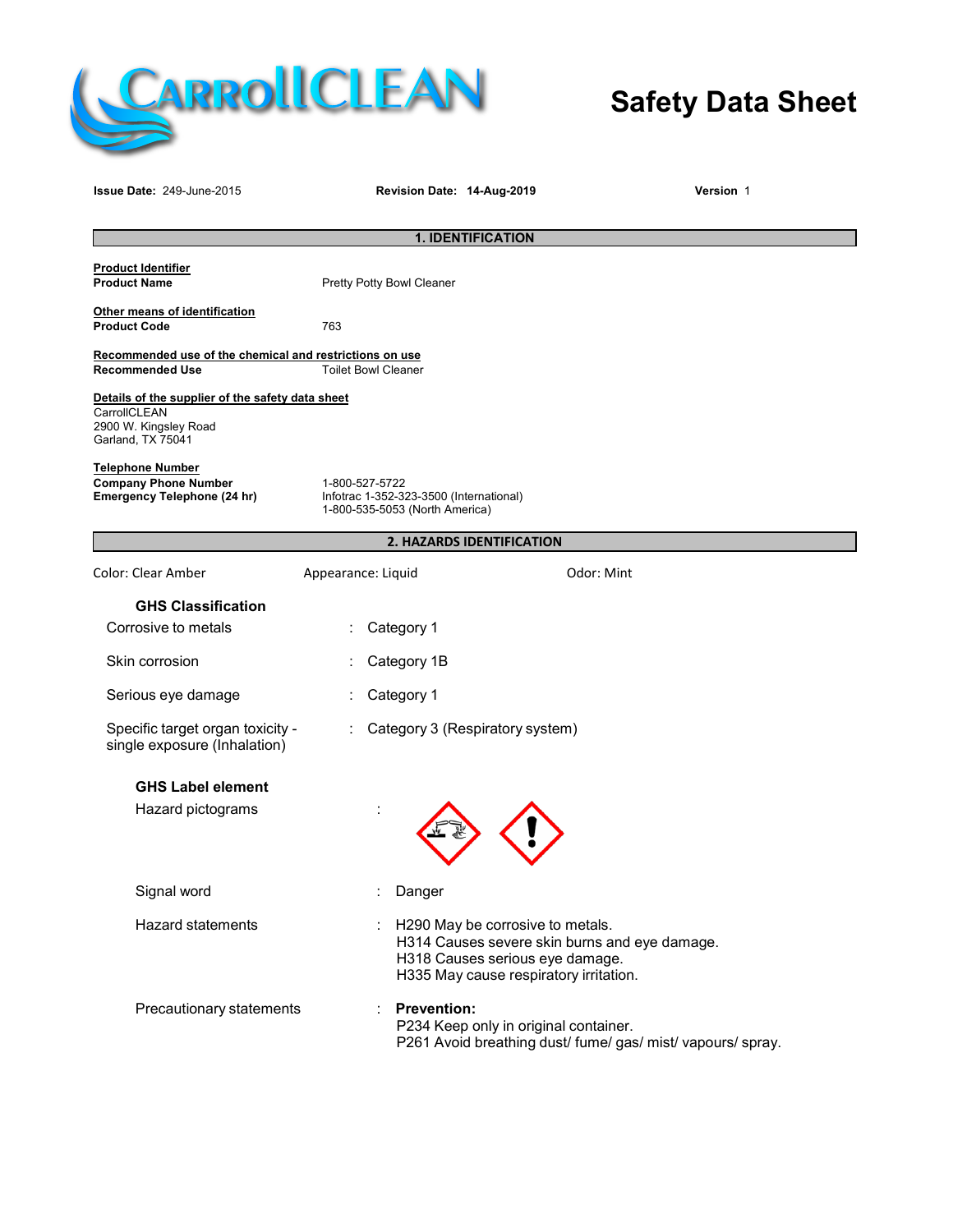P271 Use only outdoors or in a well-ventilated area. P280 Wear protective gloves/ protective clothing/ eye protection/ face protection. **Response:** P301 + P330 + P331 IF SWALLOWED: Rinse mouth. Do NOT induce vomiting. P303 + P361 + P353 IF ON SKIN (or hair): Take off immediately all contaminated clothing. Rinse skin with water/shower. P304 + P340 + P310 IF INHALED: Remove person to fresh air and keep comfortable for breathing. Immediately call a POISON CENTER or doctor/ physician. P305 + P351 + P338 + P310 IF IN EYES: Rinse cautiously with water for several minutes. Remove contact lenses, if present and easy to do. Continue rinsing. Immediately call a POISON CENTER or doctor/ physician. P363 Wash contaminated clothing before reuse. P390 Absorb spillage to prevent material damage. **Storage:** P403 + P233 Store in a well-ventilated place. Keep container tightly closed. P405 Store locked up.

P264 Wash skin thoroughly after handling.

P406 Store in corrosive resistant stainless steel container with a resistant inner liner. **Disposal:**

P501 Dispose of contents/ container to an approved waste disposal plant.

#### **Other hazards**

None known.

### **3. COMPOSITION/INFORMATION ON INGREDIENTS**

#### **Hazardous components**

| <b>Chemical Name</b>                       | CAS-No.    | Concentration (%) |
|--------------------------------------------|------------|-------------------|
| Quaternary ammonium compounds, di-C8-10-   | 68424-95-3 | 0.50              |
| alkyldimethyl, chlorides                   |            |                   |
| Quaternary ammonium compounds, benzyl-C12- | 68424-85-1 | 0.30              |
| 16-alkyldimethyl, chlorides                |            |                   |
| Water                                      | 7732-18-5  | $80.00 - 100.00$  |
| Hydrogen chloride                          | 7647-01-0  | 20.00             |
| Nonyl phenol ethoxylate                    | 9016-45-9  | $1.00 - 5.00$     |

| <b>4. FIRST-AID MEASURES</b> |                                                                                                                                                                                                       |  |
|------------------------------|-------------------------------------------------------------------------------------------------------------------------------------------------------------------------------------------------------|--|
| If inhaled                   | $\therefore$ Move to fresh air.<br>If breathing is irregular or stopped, administer artificial respiration.<br>Give oxygen.<br>First aider needs to protect himself.<br>Call a physician immediately. |  |
| In case of skin contact      | : Take off all contaminated clothing immediately.<br>After contact with skin, wash immediately with plenty of soap and<br>water.                                                                      |  |
|                              | Call a physician immediately.                                                                                                                                                                         |  |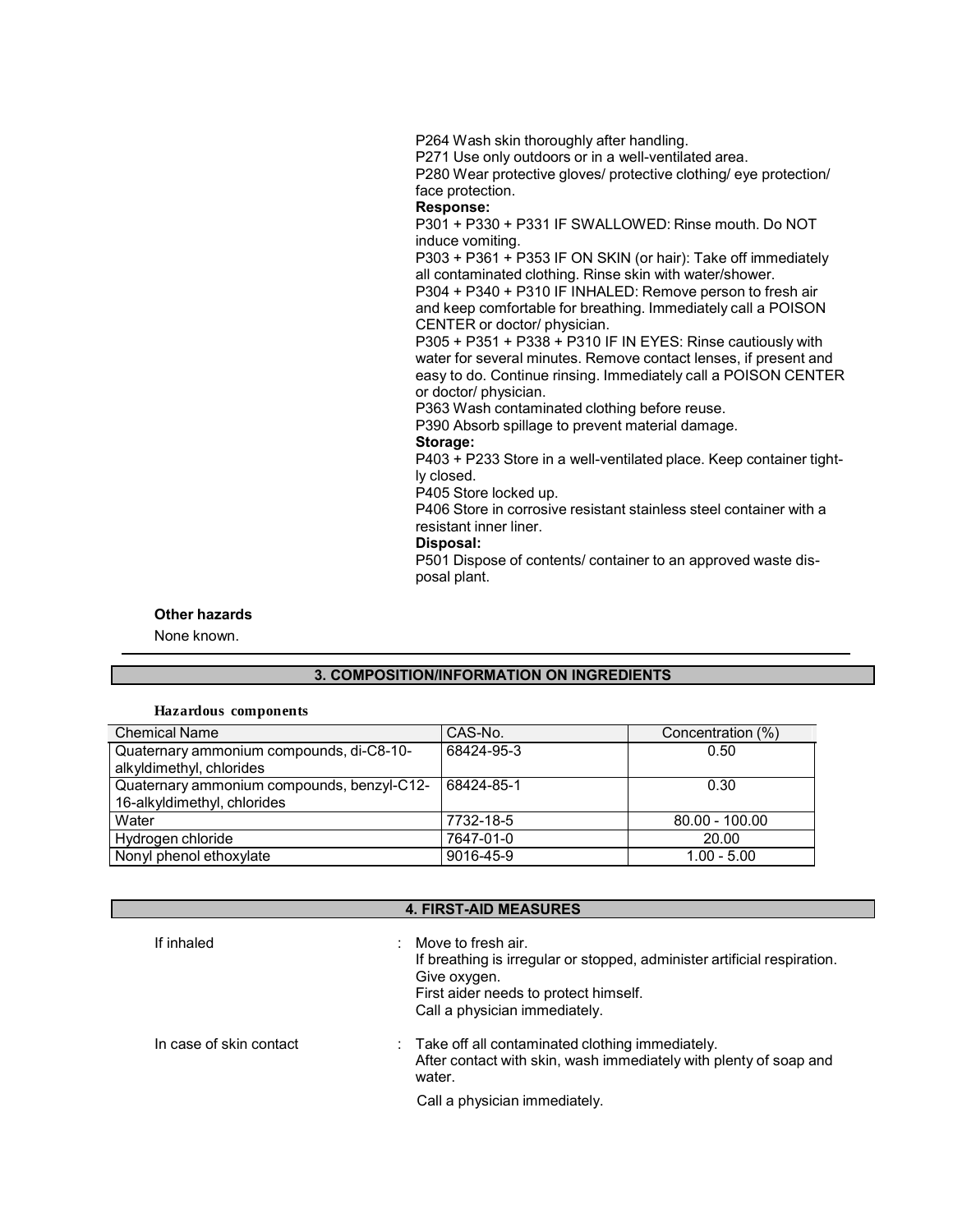| In case of eye contact                                                      | Rinse immediately with plenty of water, also under the eyelids, for<br>at least 15 minutes.<br>Call a physician immediately.                                                                                                               |  |
|-----------------------------------------------------------------------------|--------------------------------------------------------------------------------------------------------------------------------------------------------------------------------------------------------------------------------------------|--|
| If swallowed                                                                | Call a physician immediately.<br>Clean mouth with water and drink afterwards plenty of water.<br>Do not induce vomiting without medical advice.<br>Never give anything by mouth to an unconscious person.                                  |  |
| Most important symptoms and<br>effects, both acute and delayed              | No information available.                                                                                                                                                                                                                  |  |
| Notes to physician                                                          | No information available.                                                                                                                                                                                                                  |  |
|                                                                             | <b>5. FIRE-FIGHTING MEASURES</b>                                                                                                                                                                                                           |  |
| Suitable extinguishing media                                                | Water spray<br>Dry powder<br>Foam                                                                                                                                                                                                          |  |
| Specific hazards during firefighting                                        | Heating or fire can release toxic gas.                                                                                                                                                                                                     |  |
| Further information                                                         | Use water spray to cool unopened containers.                                                                                                                                                                                               |  |
| Special protective equipment for<br>firefighters                            | In the event of fire, wear self-contained breathing apparatus.                                                                                                                                                                             |  |
|                                                                             | <b>6. ACCIDENTAL RELEASE MEASURES</b>                                                                                                                                                                                                      |  |
| Personal precautions, protective<br>equipment and emergency proce-<br>dures | : Use respirator when performing operations involving potential ex-<br>posure to vapour of the product.                                                                                                                                    |  |
| Environmental precautions                                                   |                                                                                                                                                                                                                                            |  |
| General advice                                                              | : Do not flush into surface water or sanitary sewer system.                                                                                                                                                                                |  |
| Methods and materials for con-<br>tainment and cleaning up                  | Contain spillage, and then collect with non-combustible absorbent<br>material, (e.g. sand, earth, diatomaceous earth, vermiculite) and<br>place in container for disposal according to local / national regula-<br>tions (see section 13). |  |
|                                                                             | 7. HANDLING AND STORAGE                                                                                                                                                                                                                    |  |
| Advice on safe handling                                                     | Avoid contact with skin and eyes.<br>Provide sufficient air exchange and/or exhaust in work rooms.                                                                                                                                         |  |
| Conditions for safe storage                                                 |                                                                                                                                                                                                                                            |  |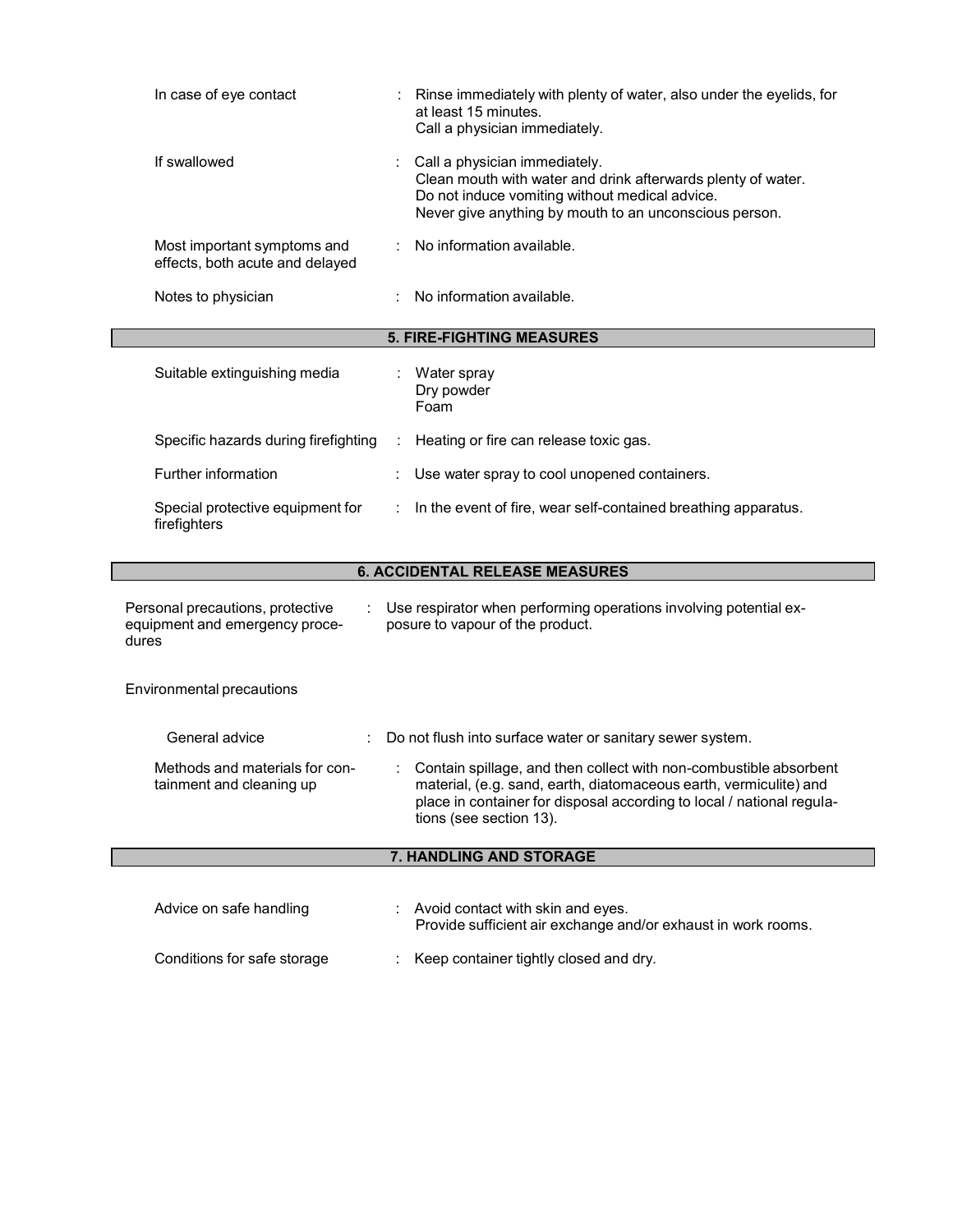# **8. EXPOSURE CONTROLS/PERSONAL PROTECTION**

# **Components with workplace control parameters**

| Components        | CAS-No.   | Value type<br>(Form of<br>exposure) | Control parame-<br>ters / Permissi-<br>ble concentra-<br>tion | <b>Basis</b>      |
|-------------------|-----------|-------------------------------------|---------------------------------------------------------------|-------------------|
| Hydrogen chloride | 7647-01-0 |                                     | 2 ppm                                                         | <b>ACGIH</b>      |
|                   |           | Ceil Time                           | 5 ppm                                                         | NIOSH/GUIDE       |
|                   |           |                                     | $7$ mg/m $3$                                                  |                   |
|                   |           |                                     | 5 ppm                                                         | <b>OSHA TRANS</b> |
|                   |           |                                     | $7 \text{ mg/m}$ 3                                            |                   |
|                   |           |                                     | 5 ppm                                                         | Z <sub>1</sub> A  |
|                   |           |                                     | $7$ mg/m $3$                                                  |                   |
|                   |           | TLV-C                               | 2 ppm                                                         | CAD ON OEL        |

| Appropriate engineering controls                        |                                                                                                                                                                                                                     |
|---------------------------------------------------------|---------------------------------------------------------------------------------------------------------------------------------------------------------------------------------------------------------------------|
| Personal protective equipment<br>Respiratory protection | In the case of vapour formation use a respirator with an approved<br>filter.                                                                                                                                        |
| Hand protection                                         |                                                                                                                                                                                                                     |
| <b>Remarks</b>                                          | Wear suitable gloves. Take note of the information given by the<br>producer concerning permeability and break through times, and of<br>special workplace conditions (mechanical strain, duration of con-<br>tact).  |
| Eye protection                                          | Tightly fitting safety goggles<br>Face-shield                                                                                                                                                                       |
| Skin and body protection                                | Choose body protection according to the amount and concentra-<br>tion of the dangerous substance at the work place.<br>Rubber or plastic apron<br>Rubber or plastic boots                                           |
| Hygiene measures                                        | Wash hands before breaks and immediately after handling the<br>product.<br>Avoid contact with skin, eyes and clothing.<br>Remove and wash contaminated clothing and gloves, including<br>the inside, before re-use. |

| 9. PHYSICAL AND CHEMICAL PROPERTIES |                             |  |
|-------------------------------------|-----------------------------|--|
| Appearance                          | liquid<br>÷.                |  |
| Colour                              | $\therefore$ Clear amber    |  |
| Odour                               | : Mint                      |  |
| <b>Odour Threshold</b>              | no data available<br>$\sim$ |  |
| pH                                  | $:$ < 1                     |  |
|                                     |                             |  |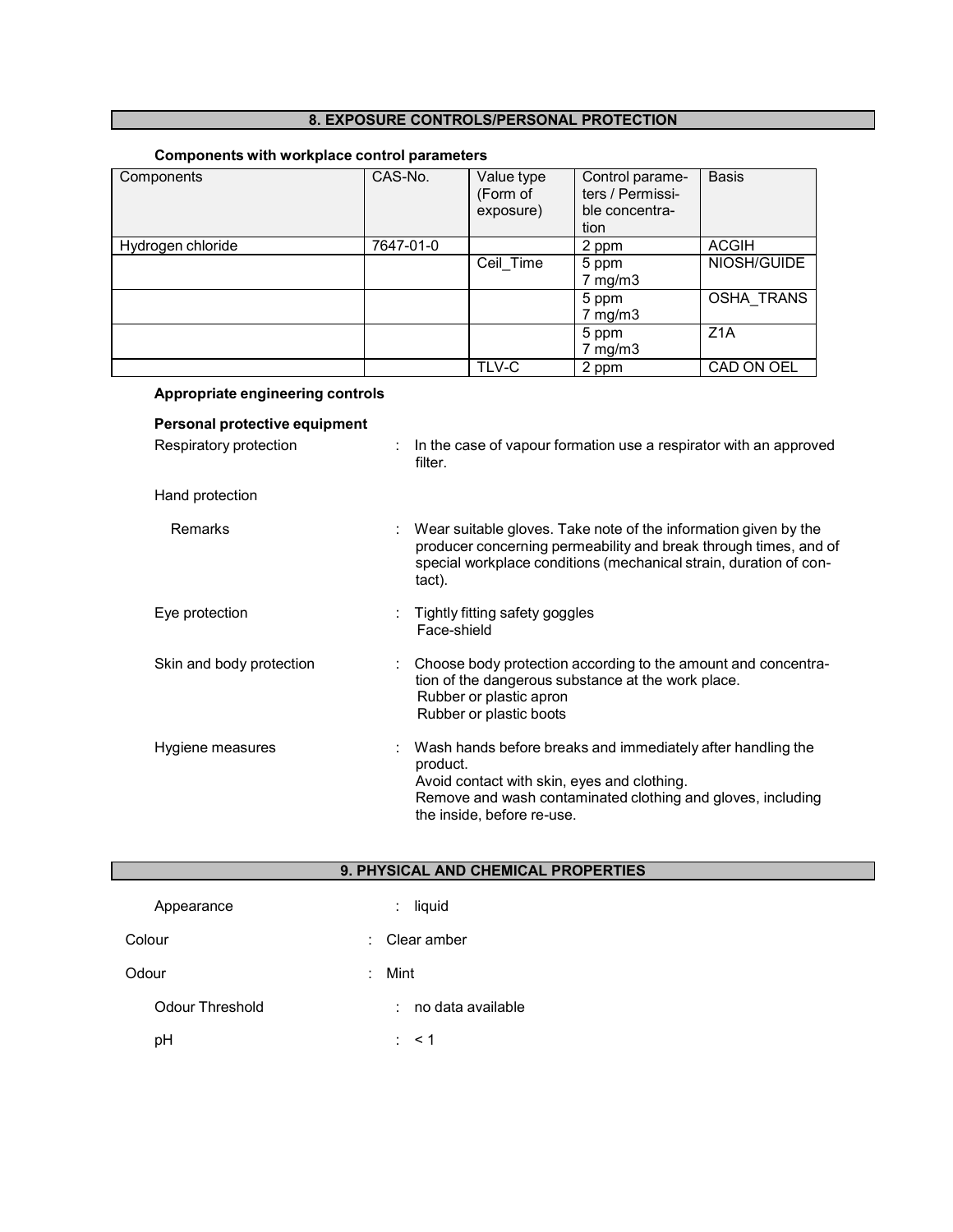| Melting point/freezing point                | no data available                                      |  |
|---------------------------------------------|--------------------------------------------------------|--|
| Boiling point/boiling range                 | no data available                                      |  |
| Flash point                                 | no data available                                      |  |
| Evaporation rate                            | no data available                                      |  |
| Upper explosion limit                       | no data available                                      |  |
| Lower explosion limit                       | no data available                                      |  |
| Vapour pressure                             | no data available                                      |  |
| Relative vapour density                     | no data available                                      |  |
| Relative density                            | no data available                                      |  |
| Density                                     | 1.04 g/cm3 (25 $°C$ )<br>÷                             |  |
|                                             |                                                        |  |
| Solubility(ies)<br>Water solubility         | soluble                                                |  |
| Partition coefficient: n-<br>octanol/water  | no data available                                      |  |
| Auto-ignition temperature                   | no data available                                      |  |
| Decomposition temperature                   | no data available                                      |  |
| Viscosity, dynamic                          | no data available                                      |  |
| Viscosity, kinematic                        | no data available                                      |  |
|                                             | <b>10. STABILITY AND REACTIVITY</b>                    |  |
| Reactivity                                  | Stable under recommended storage conditions.           |  |
| Possibility of hazardous reactions          | None known. Stable                                     |  |
| Conditions to avoid                         | None known.                                            |  |
| Incompatible materials                      | None known.                                            |  |
| <b>11. TOXICOLOGICAL INFORMATION</b>        |                                                        |  |
| Information on likely routes of<br>exposure | $\ddot{\cdot}$<br>Eyes Skin<br>Ingestion<br>Inhalation |  |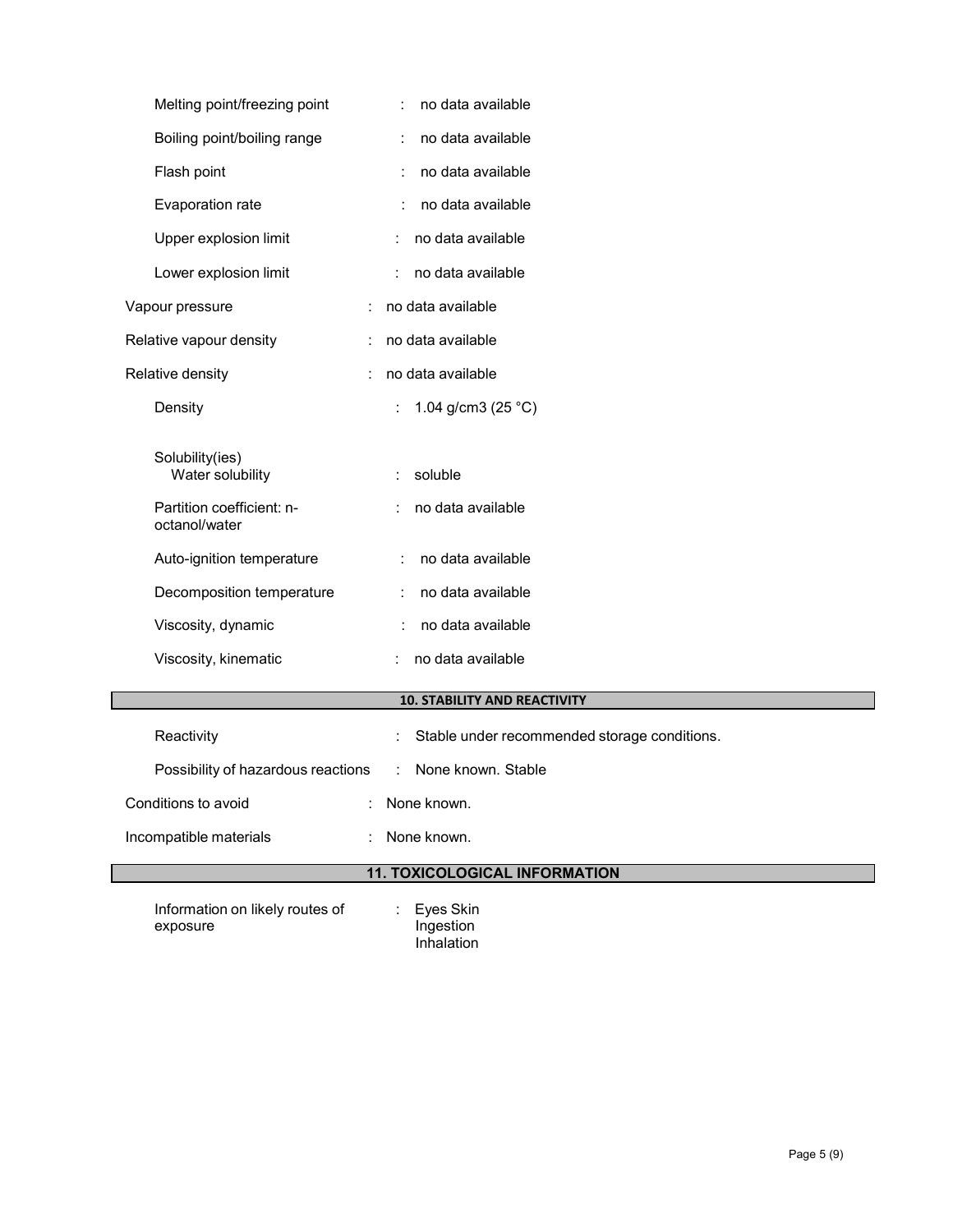| Skin irritation                                       | Remarks: Causes skin burns. Information given is based on data<br>obtained from similar substances.         |
|-------------------------------------------------------|-------------------------------------------------------------------------------------------------------------|
| Serious eye damage/eye irritation                     |                                                                                                             |
| Eye irritation                                        | Remarks: Severe eye irritation<br>Information given is based on data obtained from similar sub-<br>stances. |
|                                                       | <b>12. ECOLOGICAL INFORMATION</b>                                                                           |
| <b>Ecotoxicity</b><br>no data available               |                                                                                                             |
| Persistence and degradability                         |                                                                                                             |
| no data available<br><b>Bioaccumulative potential</b> |                                                                                                             |
| <b>Components:</b>                                    |                                                                                                             |
| <b>Hydrogen chloride</b>                              |                                                                                                             |
| Partition coefficient: n-<br>octanol/water            | log Pow: 0.25                                                                                               |
| <b>Mobility in soil</b>                               |                                                                                                             |
| no data available                                     |                                                                                                             |
| Other adverse effects                                 |                                                                                                             |
| Additional ecological information                     | There is no data available for this product.<br>$\mathbb{Z}^{\times}$                                       |
|                                                       | <b>13. DISPOSAL CONSIDERATIONS</b>                                                                          |
| <b>Disposal methods</b><br>Waste from residues        | Dispose of in accordance with local regulations.                                                            |
|                                                       |                                                                                                             |

Contaminated packaging : Dispose of as unused product.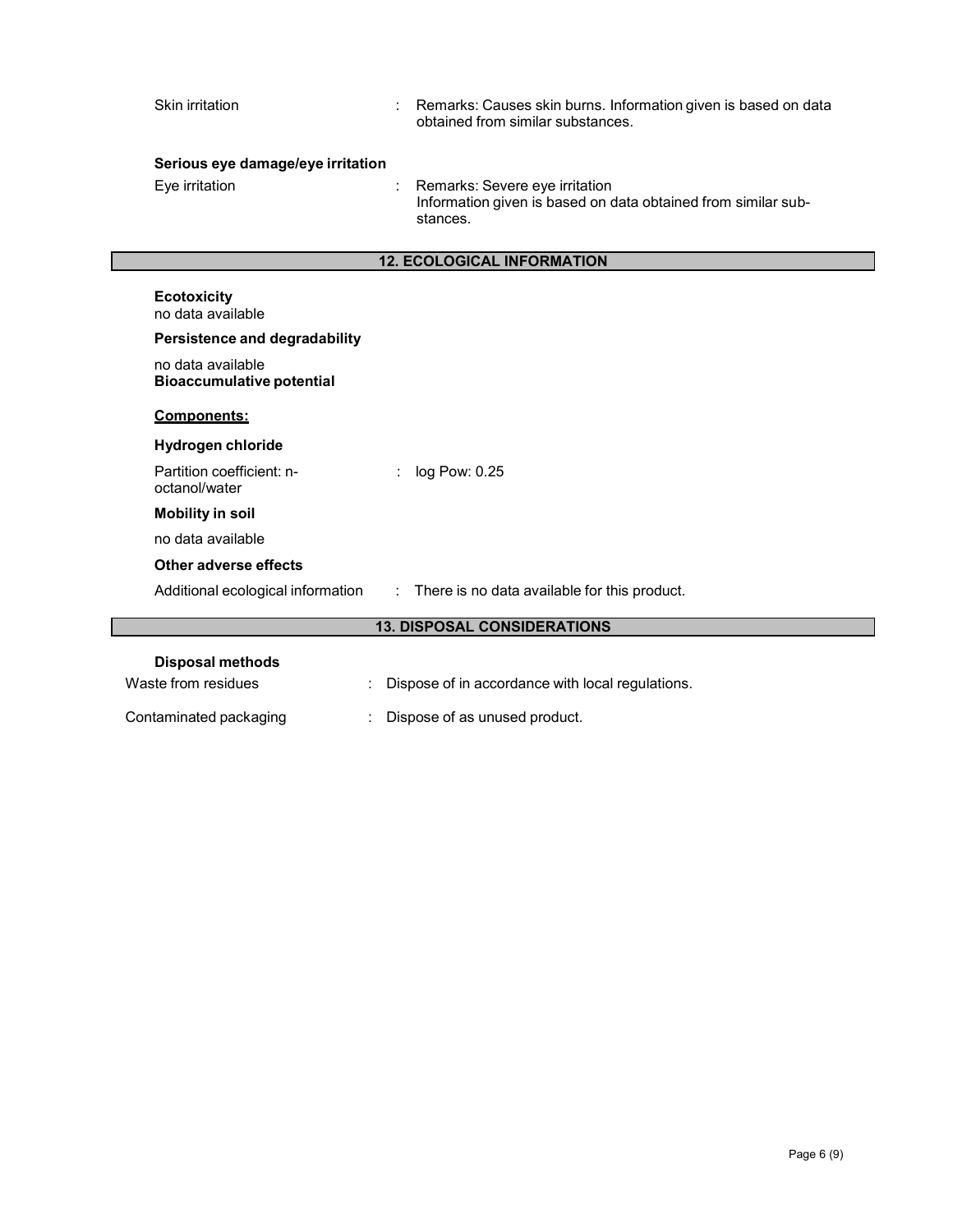# **IATA**

| UN number                     | : 3264                                                                      |
|-------------------------------|-----------------------------------------------------------------------------|
| Proper shipping name          | : Corrosive liquid, acid, inorganic, n.o.s.<br>(Hydrogen chloride solution) |
| <b>Transport hazard class</b> | : 8                                                                         |
| Packing group                 | : III                                                                       |
| Labels                        | : 8                                                                         |
| <b>Environmental hazards</b>  | no                                                                          |

# **IMDG**

| UN number                     | : 3264                                                                      |
|-------------------------------|-----------------------------------------------------------------------------|
| Proper shipping name          | : Corrosive liquid, acid, inorganic, n.o.s.<br>(Hydrogen chloride solution) |
| <b>Transport hazard class</b> | : 8                                                                         |
| Packing group                 | : III                                                                       |
| Labels                        | : 8                                                                         |
| EmS Number 1                  | : F-A                                                                       |
| EmS Number 2                  | $:$ S-B                                                                     |
| <b>Environmental hazards</b>  | Marine pollutant: no<br>÷                                                   |

## **ADR**

| UN number                           | : 3264                                      |
|-------------------------------------|---------------------------------------------|
| Proper shipping name                | : Corrosive liquid, acid, inorganic, n.o.s. |
|                                     | (Hydrogen chloride solution)                |
| <b>Transport hazard class</b>       | : 8                                         |
| Packing group                       | : III                                       |
| <b>Classification Code</b>          | $\therefore$ C9                             |
| <b>Hazard Identification Number</b> | : 80                                        |
| Labels                              | : 8                                         |
| <b>Environmental hazards</b>        | no                                          |

### **RID**

| UN number<br>Proper shipping name   | : 3264<br>: Corrosive liquid, acid, inorganic, n.o.s.<br>(Hydrogen chloride solution) |
|-------------------------------------|---------------------------------------------------------------------------------------|
| <b>Transport hazard class</b>       | : 8                                                                                   |
| Packing group                       | : III                                                                                 |
| <b>Classification Code</b>          | $\therefore$ C9                                                                       |
| <b>Hazard Identification Number</b> | :80                                                                                   |
| Labels                              | : 8                                                                                   |
| <b>Environmental hazards</b>        | no                                                                                    |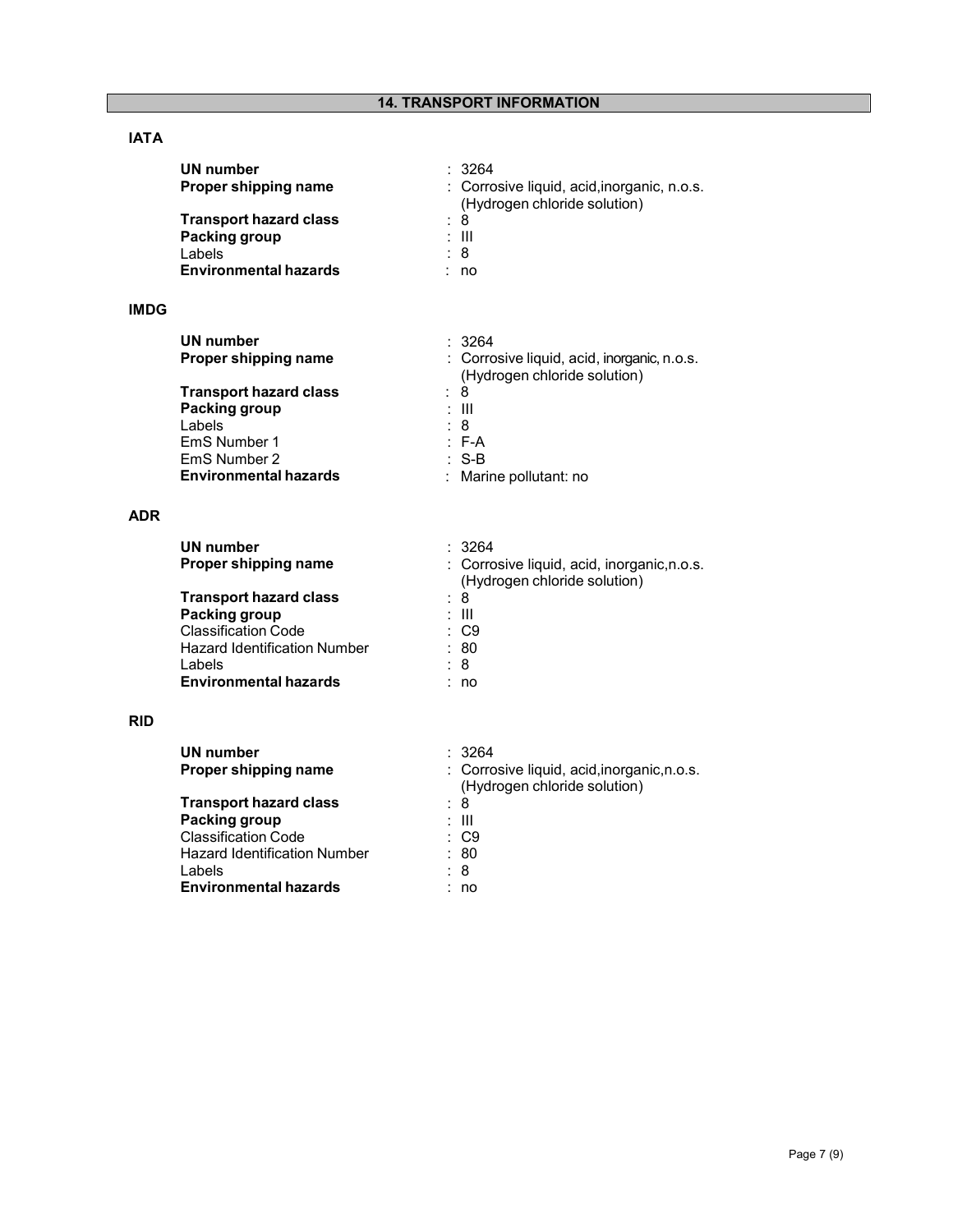# **DOT**

**TDG**

| UN number<br>Proper shipping name<br><b>Transport hazard class</b><br>Packing group<br>Labels                                               | 3264<br>Corrosive liquid, acid,<br>inorganicn.o.s. (Hydrogen chloride<br><b>Solution</b> )<br>: III<br>: 8     |
|---------------------------------------------------------------------------------------------------------------------------------------------|----------------------------------------------------------------------------------------------------------------|
| <b>Emergency Response Guidebook</b><br>Number<br><b>Environmental hazards</b>                                                               | : 153<br>no n                                                                                                  |
| <b>UN number</b><br>Proper shipping name<br><b>Transport hazard class</b><br><b>Packing group</b><br>Labels<br><b>Environmental hazards</b> | : 3264<br>Corrosive liquid, acid, inorganic, n.o.s.<br>(Hydrogen chloride solution)<br>8<br>- 111<br>: 8<br>no |
| Special precautions for user                                                                                                                | none                                                                                                           |
| Transport in bulk according to An-<br>nex II of MARPOL 73/78 and the IBC<br>Code                                                            | Not applicable                                                                                                 |

#### **15. REGULATORY INFORMATION**

**This chemical is a pesticide product registered by the United States Environmental Protection Agency and is subject to certain labeling requirements under federal pesticide law. These requirements differ from the classification criteria and hazard information required for safety data sheets (SDS), and for workplace labels of non-pesticide chemicals.**

| Signal word       | $\therefore$ DANGER!                           |
|-------------------|------------------------------------------------|
| Hazard statements | : Causes substantial but temporary eye injury. |
|                   | Harmful if absorbed through skin.              |
|                   | Harmful if inhaled.                            |
|                   | Corrosive. Causes skin burns.                  |
|                   | Corrosive. Causes irreversible eye damage.     |

#### **EPCRA - Emergency Planning and Community Right-to-Know Act**

## **CERCLA Reportable Quantity**

| Components        | CAS-No.   | Component RQ<br>(lbs) | Calculated<br>product RQ<br>(lbs) |
|-------------------|-----------|-----------------------|-----------------------------------|
| Hydrogen chloride | 7647-01-0 | 5000                  | 50000                             |

**SARA 311/312 Hazards** : Acute Health Hazard